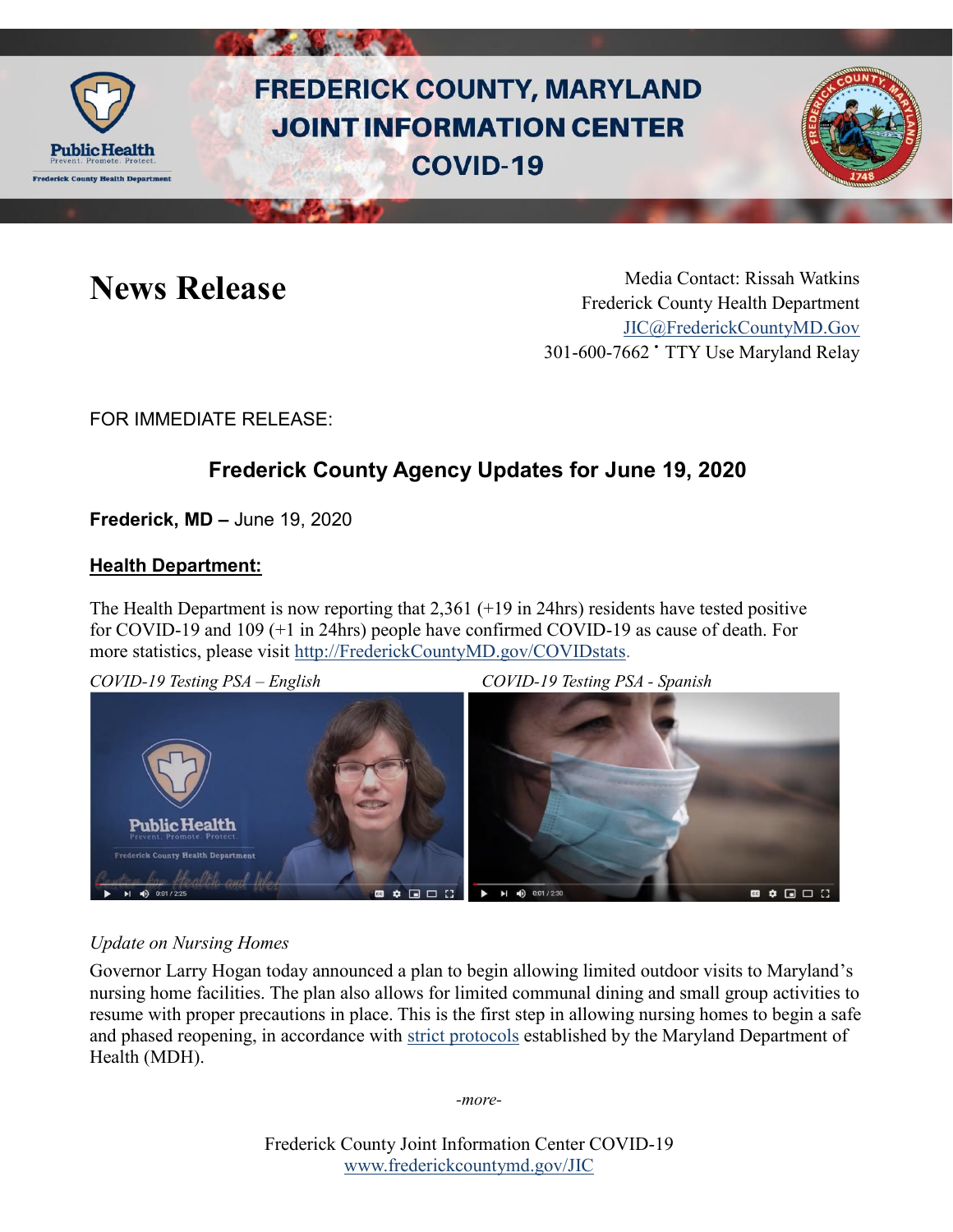

#### **Page 2/JIC**

Frederick County Health Department's long-term care facility nurse liaisons are working closely with each facility in the County to assist them with meeting the prerequisites needed to begin relaxing restrictions for limited outdoor visitation.

#### *Update on Testing Locations*

Health Department testing clinics are being added to our website as they're scheduled. Check back at [health.frederickcountymd.gov/coronavirus](https://health.frederickcountymd.gov/614/Novel-Coronavirus-COVID-19) for more dates.

|                  |     |                | COVID-19 Community Testing Clinic Calendar |     |            |                                                         |                                           |
|------------------|-----|----------------|--------------------------------------------|-----|------------|---------------------------------------------------------|-------------------------------------------|
| <b>June 2020</b> |     |                |                                            |     |            | Fri Jun. 19<br><b>Thurmont Community Testing Clinic</b> |                                           |
| <b>Sun</b>       | Mon | Tue            | Wed                                        | Thu | <u>Fri</u> | Sat                                                     | Thu Jun. 25                               |
| 31               |     | $\overline{2}$ | 3                                          | 4   | 5          | 6                                                       | <b>Brunswick Community Testing Clinic</b> |
|                  | 8   | 9              | 10                                         | 11  | 12         | 13                                                      | Fri Jun. 26                               |
| 14               | 15  | 16             | 17                                         | 18  | 19         | 20                                                      |                                           |
| 21               | 22  | 23             | 24                                         | 25  | 26         | 27                                                      | <b>Thurmont Community Testing Clinic</b>  |
| 28               | 29  | 30             |                                            |     | 3          | 4                                                       |                                           |

#### **JIC:**

*Correction regarding Jump-Start Grants:*

Yesterday's release erroneously listed Monday, July 22 as the date applicants who received letters announcing their award have to complete the final paperwork needed so that the grants can be deposited directly into businesses' bank accounts. **The correct date is Monday, June 22 by 5 p.m.**

#### *Reminder of changes from Governor Hogan*

Several additional openings will go into effect today at 5:00 PM by Governor Hogan's *[Executive Order](https://governor.maryland.gov/wp-content/uploads/2020/06/Gatherings-NINTH-AMENDED-June-10.pdf)  [20-06-10-01](https://governor.maryland.gov/wp-content/uploads/2020/06/Gatherings-NINTH-AMENDED-June-10.pdf)***.**

#### **PERMITTED TO OPEN 6/19/20, 1700 HOURS**

- Shopping centers that have one or more enclosed pedestrian concourses may open to the general public
	- o Indoor Recreation Establishments to include: bingo halls, bowling alleys, pool halls, roller and ice skating rinks, social and fraternal clubs (VFW, Elks, etc), indoor areas of any other establishment subject to the admission and amusement tax
	- o Indoor area is defined in [COMAR 10.19.04.02B\(9\)](http://mdrules.elaws.us/comar/10.19.04.02)
- 50% Occupancy AND social distancing compliance

*-more-*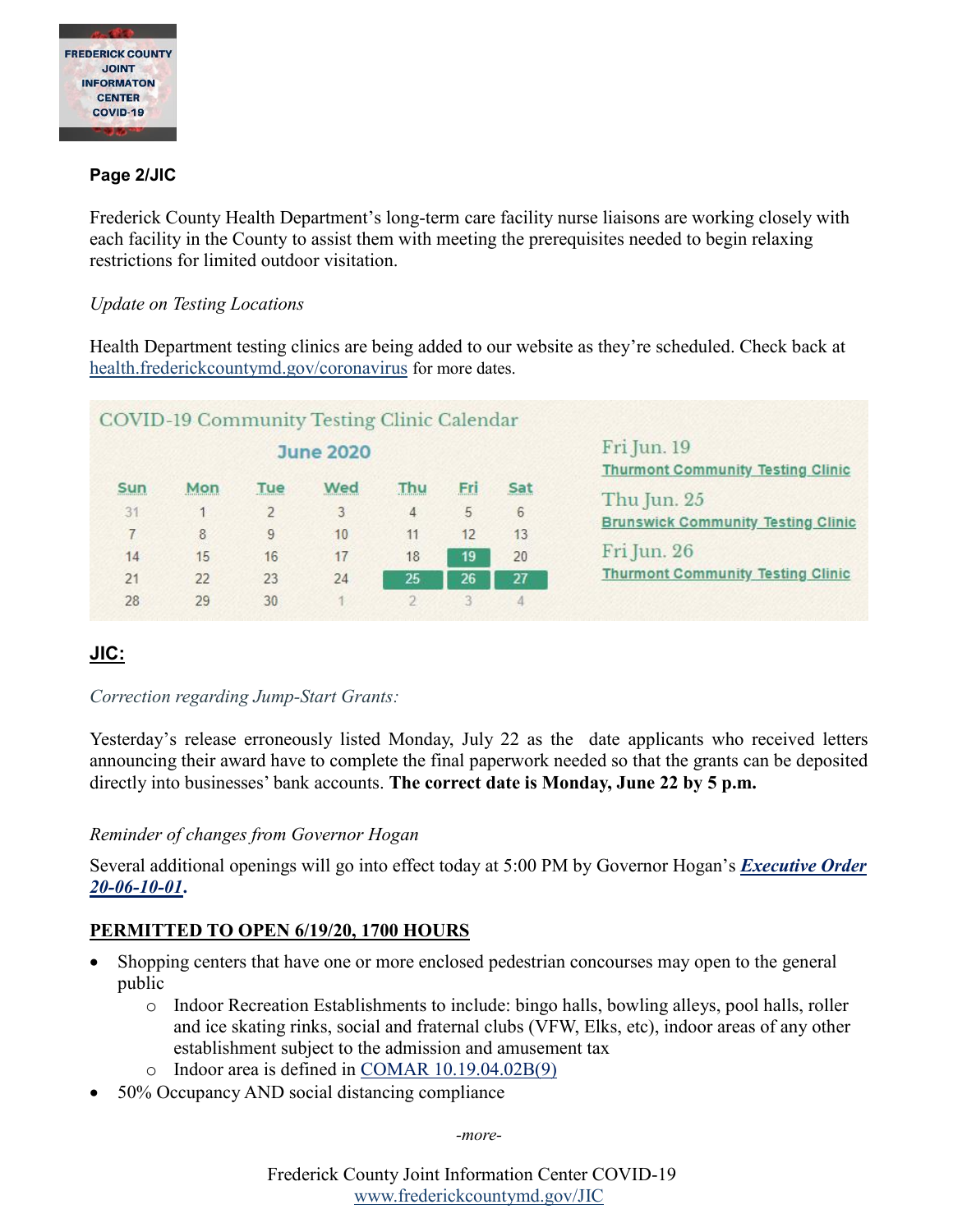

#### **Page 3/JIC**

- Fitness Centers, Health Clubs, Health Spas, Gyms, Aquatic Centers and Self Defense Schools at 50% occupancy and social distancing
- Casinos, Racetracks and Simulcast Betting facilities at 50% occupancy and social distancing (if allowed by local orders)
- Racing at Laurel Park, Pimlico Race Course, Timonium Race Course, Fair Hill Races, Rosecroft Raceway and Ocean Downs with no general public

# **FACE COVERINGS**

Face Coverings are required by order at several locations. Click on the bullet point to be routed to the appropriate order that sets the requirement

- [Retail Establishments](https://governor.maryland.gov/wp-content/uploads/2020/04/Masks-and-Physical-Distancing-4.15.20.pdf)
- [Public Transportation](https://governor.maryland.gov/wp-content/uploads/2020/04/Masks-and-Physical-Distancing-4.15.20.pdf)
- [Food Service Facilities](https://governor.maryland.gov/wp-content/uploads/2020/04/Masks-and-Physical-Distancing-4.15.20.pdf)
- [Alcohol Manufacturer/Sales -](https://governor.maryland.gov/wp-content/uploads/2020/05/Alcohol-Services-AMENDED-5.29.20.pdf) Outdoor Dining
- [Personal Services \(Salons, Tanning, Tattoos, Massage Parlors\)](https://governor.maryland.gov/wp-content/uploads/2020/06/Gatherings-NINTH-AMENDED-June-10.pdf)
- Indoor & [Outdoor Sport Activities \(when feasible\)](https://phpa.health.maryland.gov/Documents/2020.06.12.01%20-%20MDH%20Order%20-%20Community%20Recreational%20Leisure%20Cultural%20Sporting%20Gatherings%20and%20Events.pdf)
- [Youth Camps \(when feasible\)](https://phpa.health.maryland.gov/Documents/2020.06.12.02%20-%20MDH%20Order%20-%20Amended%20Youth%20Camps.pdf)
- $\bullet$  [Swimming Pools \(when possible\)](https://phpa.health.maryland.gov/Documents/20.20.06.10.03%20-%20MDH%20Order%20-%20Amended%20Pools.pdf)

# **FOODSERVICE & ENTERTAINMENT FAQs**

- [Any food service establishment shall require its customers over the age of nine, and visitors over](https://phpa.health.maryland.gov/Documents/20.20.06.10.01%20-%20MDH%20Order%20-%20Food%20Service%20Establishments.pdf)  [the age of nine to wear face coverings indoors, except during the consumption of food and drink](https://phpa.health.maryland.gov/Documents/20.20.06.10.01%20-%20MDH%20Order%20-%20Food%20Service%20Establishments.pdf)
- Nothing in the orders prohibit live entertainment, DJs, dancing or similar activity. However, the facility is still required to comply with the other requirements:
	- o Indoor food service establishments must have face coverings on those not seated and eating/drinking
	- o Food and beverages are restricted to seated customers only
	- o Occupancy and social distancing still applies at food service facilities, entertainment venues and/or indoor recreation facilities
- *Guidance for catering events will be released in the near future*

# **ENTERTAINMENT FAQs**

- [Live performance and motion picture theaters \(except drive-in\) are required to remain closed](https://governor.maryland.gov/wp-content/uploads/2020/06/Gatherings-NINTH-AMENDED-June-10.pdf)
- [Senior Centers are required to remain closed](https://governor.maryland.gov/wp-content/uploads/2020/06/Gatherings-NINTH-AMENDED-June-10.pdf)
- Adult Sport Gatherings, including motor-cross and car racing, may resume but may not be open to [spectators or the general public](https://phpa.health.maryland.gov/Documents/2020.06.12.01%20-%20MDH%20Order%20-%20Community%20Recreational%20Leisure%20Cultural%20Sporting%20Gatherings%20and%20Events.pdf)
- [Convention events are prohibited until further notice](https://phpa.health.maryland.gov/Documents/2020.06.12.01%20-%20MDH%20Order%20-%20Community%20Recreational%20Leisure%20Cultural%20Sporting%20Gatherings%20and%20Events.pdf)

*-more-*